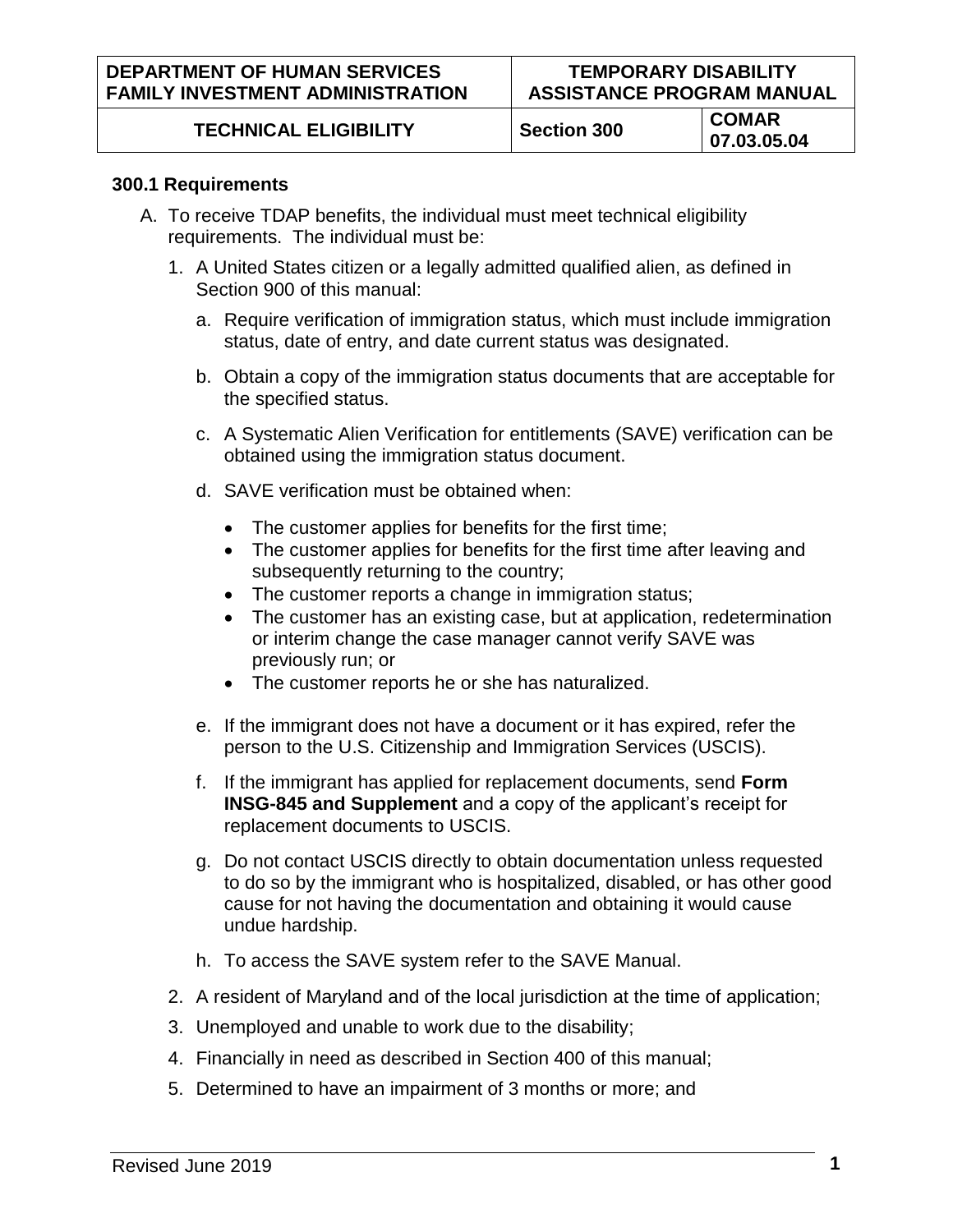| <b>DEPARTMENT OF HUMAN SERVICES</b>     | <b>TEMPORARY DISABILITY</b>      |                             |
|-----------------------------------------|----------------------------------|-----------------------------|
| <b>FAMILY INVESTMENT ADMINISTRATION</b> | <b>ASSISTANCE PROGRAM MANUAL</b> |                             |
| <b>TECHNICAL ELIGIBILITY</b>            | <b>Section 300</b>               | <b>COMAR</b><br>07.03.05.04 |

- 6. Ineligible for a category of cash assistance in which there is federal financial participation (except as described in 300.1.B).
- B. An individual who has applied for Social Security Disability Insurance (SSDI) or Supplemental Security Income (SSI) benefits may be eligible for TDAP during the period that the SSDI or SSI application is being processed.

# **300.2 Limitations**

- A. Do not pay TDAP to an individual:
	- 1. Who is in receipt of benefits from other government cash assistance programs at the time of application for TDAP, or
	- 2. Who lives with a needy minor child as a caretaker relative and meets technical eligibility for Temporary Cash Assistance (TCA). They are potentially eligible for TCA.
- B. Do not pay TDAP to an otherwise eligible individual unless he or she:
	- 1. Agrees to pursue other sources of income and resources;
	- 2. Participates in required rehabilitation activities as described in Section 201; and
	- 3. Provides a Social Security number or applies for one.
- C. Do not pay TDAP to an otherwise eligible individual for more than 9-months in a 36-month period unless the individual:
	- 1. Has a disability expected to last at least 12 months;
	- 2. Is unable to work;
	- 3. Signs an Authorization for Interim Assistance Reimbursement (IAR), DHS/FIA 340 form when needed; and
	- 4. Has a pending application for SSI or SSDI that has not been withdrawn or finally denied.

## Example:

Mr. S. has a medical form stating he is disabled for 9 months due to a broken hip. The local department determines him eligible for TDAP Type 1 and certifies him for 9-months. Mr. S's hip has not fully healed, so he has reapplied for TDAP after his current certification period ended. However, he submits a new DHS/FIA 500-A medical form that indicates Mr. S needs 2 additional months of healing before returning to work. Deny TDAP eligibility for a new period.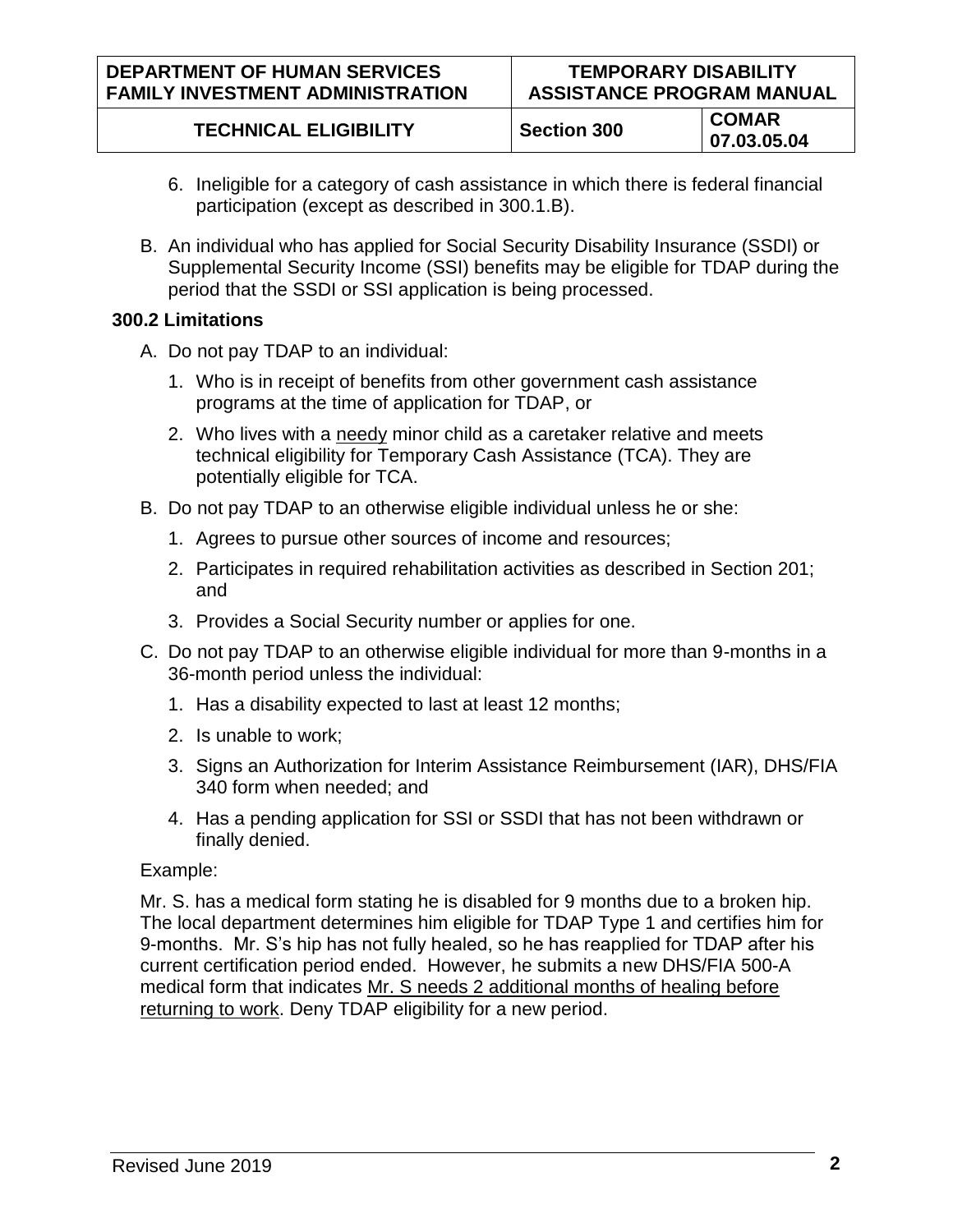**TECHNICAL ELIGENTS**<br> **TECHNICAL ELIGENTS 07.03.05.04**

**Reminder**: TDAP Type 1 is defined as payment to an individual who is determined to have a temporary impairment of at least 3 months but less than 12 months. **This individual cannot receive more than 9 months of TDAP benefits in the 36-month countable period.** 

- D. Do not pay TDAP to:
	- 1. Supplement earned income;
	- 2. Supplement unemployment insurance benefits;
	- 3. Supplement SSI benefits;
	- 4. An individual in a private institution for tuberculosis or mental disease;
	- 5. An individual in a public institution; or
	- 6. An individual receiving Adult Foster Care payments.

## Examples:

- 1. Ms. I. applies for TDAP. She receives \$40 a week to baby sit her neighbor's child. This is considered employment income, which makes her ineligible for TDAP. Deny the application.
- 2. Mr. J. applied for TDAP with a 6-month medical and provided all other required documentation and verifications. However, MABS screening revealed he is receiving UI benefits of \$120 bi-weekly. He is ineligible for TDAP. Deny the application.

## **300.3 Continued Eligibility**

- A. To remain eligible for TDAP beyond 9 months in a 36-month period, the customer must meet the following requirements:
	- 1. Have a disability expected to last at least 12 months or more;
	- 2. Be unable to work; and
	- 3. Have a pending SSI/SSDI claim that has not been withdrawn or denied.

## Examples:

1. Ms. S has a medical form stating he is disabled and unable to work for 7 months due to a broken hip. In the 36-month countable period, Ms. S had already received 4 months of TDAP Type 1 benefits. The local department determines her eligible for TDAP Type 1 and certifies her for 5 months because Ms. S is not eligible to receive more than 9 months in the 36-month countable period.